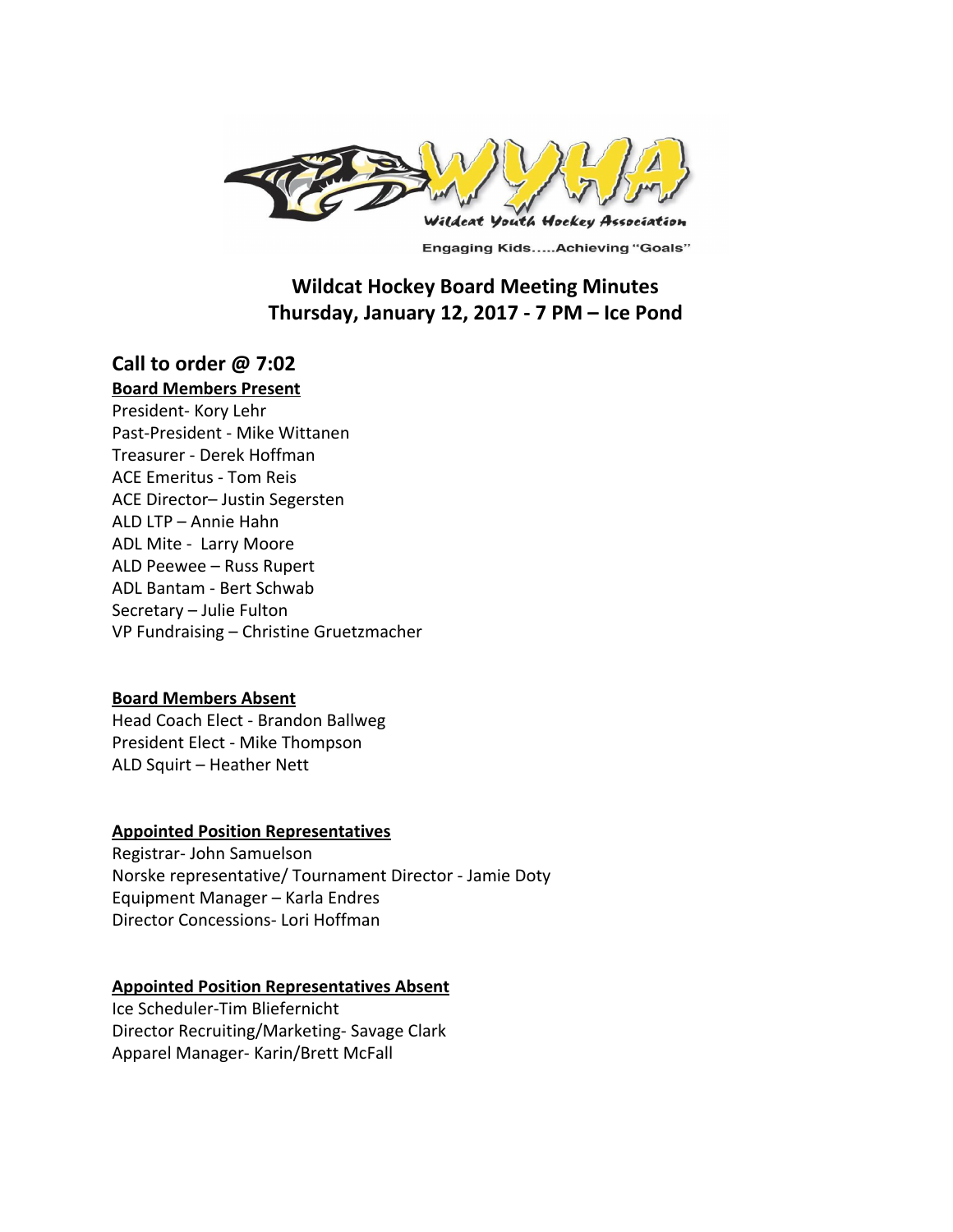### **Other Members Present**

Leif Mikkelson

### **Member open forum**

Nothing presented

### **Approval of prior meeting minutes**

Derek H made a motion to approve January minutes. Lori H second. Motion was approved unanimously.

# **Additions to the agenda**

none

# **Approval of agenda**

Julie F made a motion to approve January agenda. Bert S second. Motion was approved unanimously.

### **Treasurer:**

Approval of bills - Christine G made a motion to approve proposed bills be paid. Bert S second. Motion was approved unanimously.

Payment of 2nd Half Dues 1/31/17

# **Board Reports:**

# **President:**

Board Positions up for Election include: ACE, President Elect, U6, Squirt ALD, Fundraising

# **LTS/LTP/ U6 ALD:**

● "Going great" - pizza dinner being planned for high school helpers

#### **Mite ALD:**

- Mite night w/ Madison Capitols 1/14/17
- UW Player tunnel 2/11/17

**Squirt ALD:** no report as Squirt ALD not in attendance

**Peewee ALD:**  Nothing to report

**Bantam ALD:** nothing to report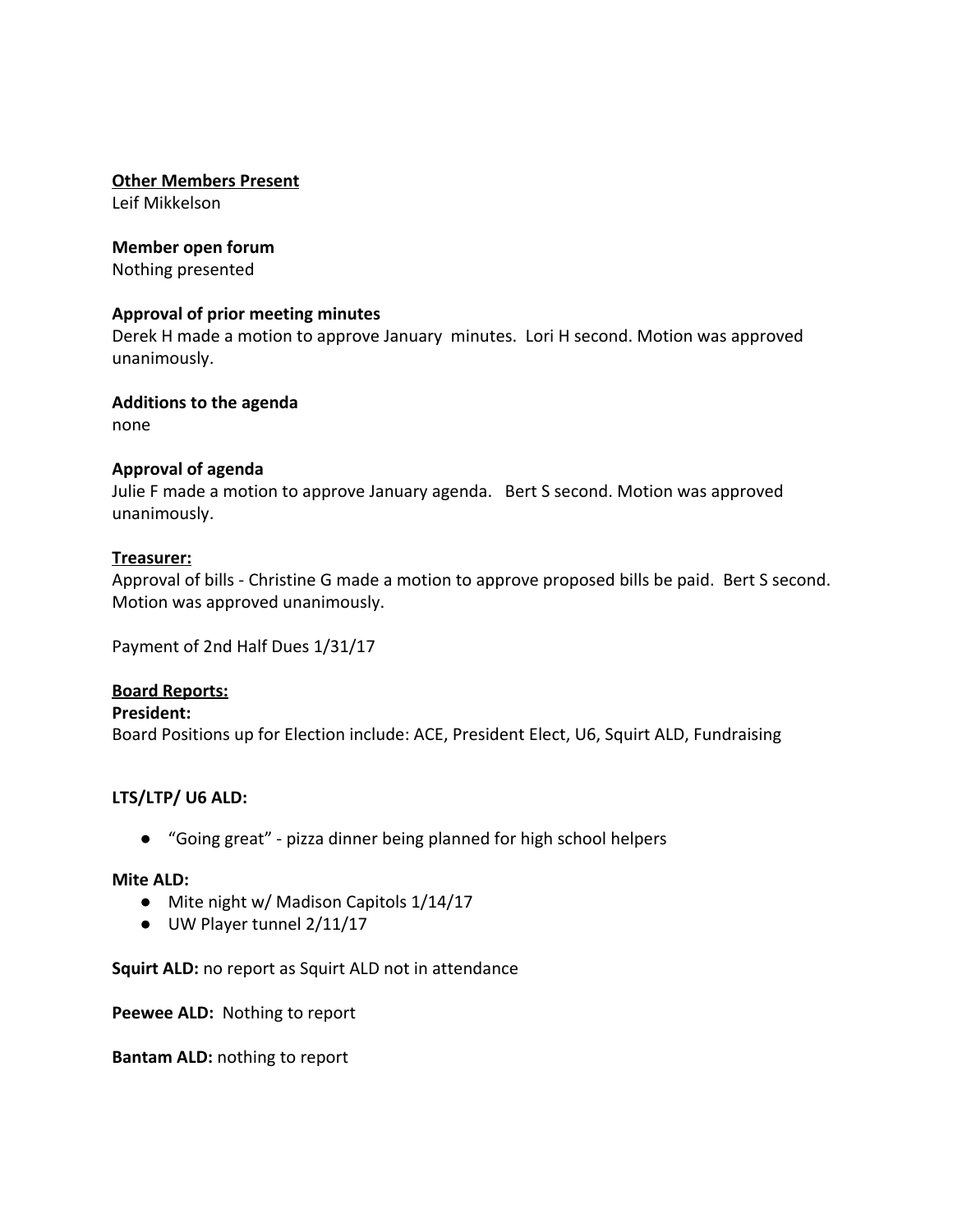# **Equipment Manager:**

- Karla requested storage space at the Ice Pond no update as the Ice Pond Board has not met
- First Aid EMT "Jump Bag" is now available located in the skate room

### **Fundraising:**

- Wildcat Night at Quaker Steak coming up
- Mallards 6/2/17 \$2.00 from each ticket goes back to Wildcats

### **Apparel:**

no report d/t absence

**Registrar:** nothing to report

**Secretary:** nothing to report

**Ice scheduler:** no report as not present

### **Marketing Director:**

no report d/t absence, although did discuss making flyers for valentine boxes to advertise Try Hockey for Free

# **Ace Director / Head Coach Elect:**

- Coaching certifications 3 coaches did not complete and will not continue to coach
- Midseason Evaluations need to send out email

#### **Tournament Director:**

● ready for Mite Jam, registration near capacity

# **Director of Concessions:**

- reported 51 volunteer spots open in February
- discussion initiated re: changing buyout option may cost more to buyout hours next year

#### **President Elect:**

no report d/t absence

### **Past President:**

● Decision made to add to banners that Wildcats have already purchased - Motion made by Tom R, 2nd Anne H - passed unanimously.